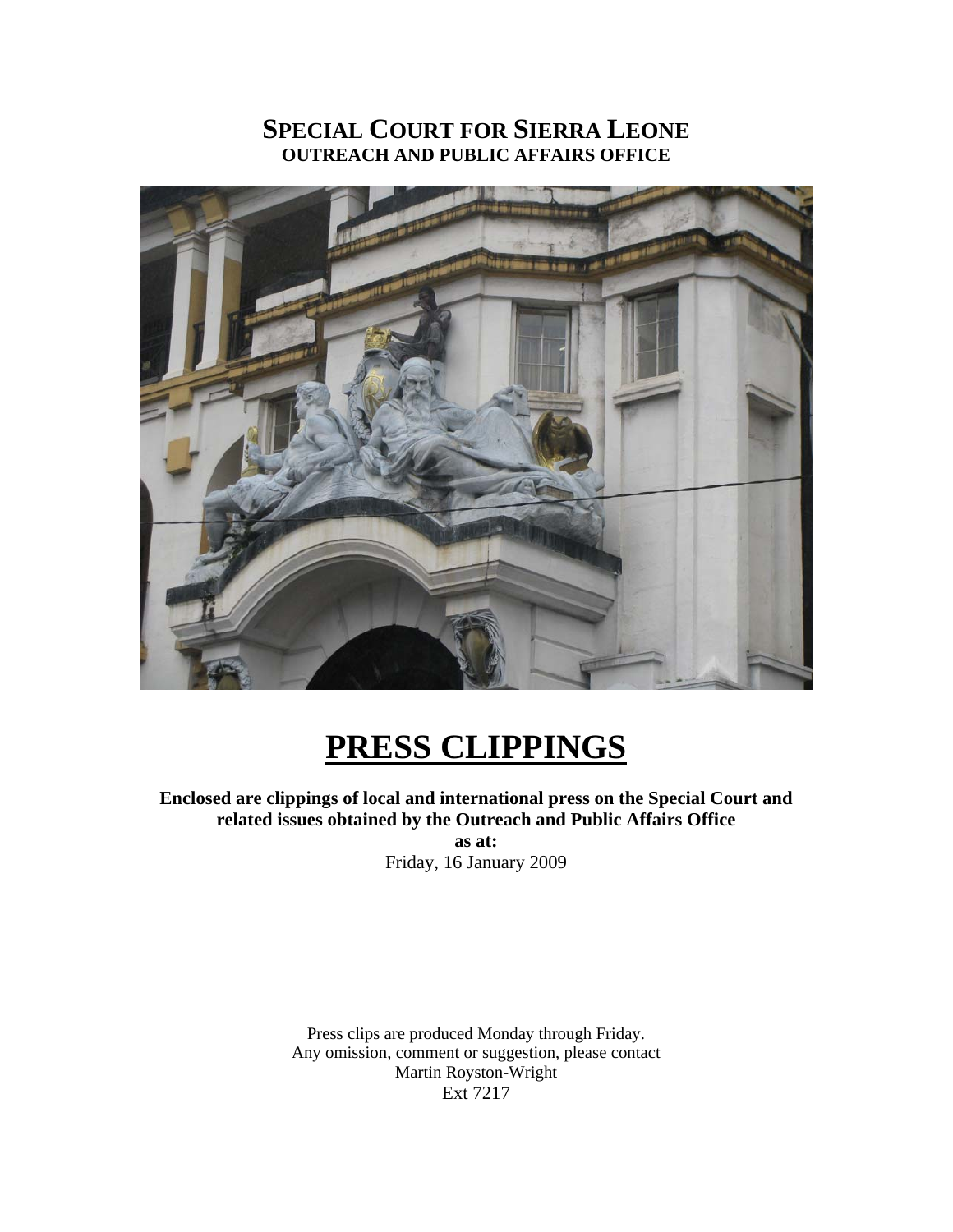| <b>Local News</b>                                                           |              |
|-----------------------------------------------------------------------------|--------------|
| Taylor trial: Horrible Tales at The Hague / <i>Independent Observer</i>     | Page 3       |
| Charles Taylor Trial: Liberian Journalist Under Fire / Independent Observer | Page 4       |
| <b>International News</b>                                                   |              |
| Bility defends Taylor Defence Team's Portrayal of him / Cocorioko           | Pages 5-6    |
| UNMIL Public Information Office Complete Media Summaries / UNMIL            | Pages $7-10$ |
| Liberia: Rape, Gender Violence the Norm in Post-War Liberia / AllAfrica.Com | Pages 11-12  |
| LIBERIA: Life a Struggle for Ex-Combatants / Inter Press Service            | Pages 13-14  |
| Int'l Crisis Group Warns on Stability in Liberia / Africa News              | Page 15      |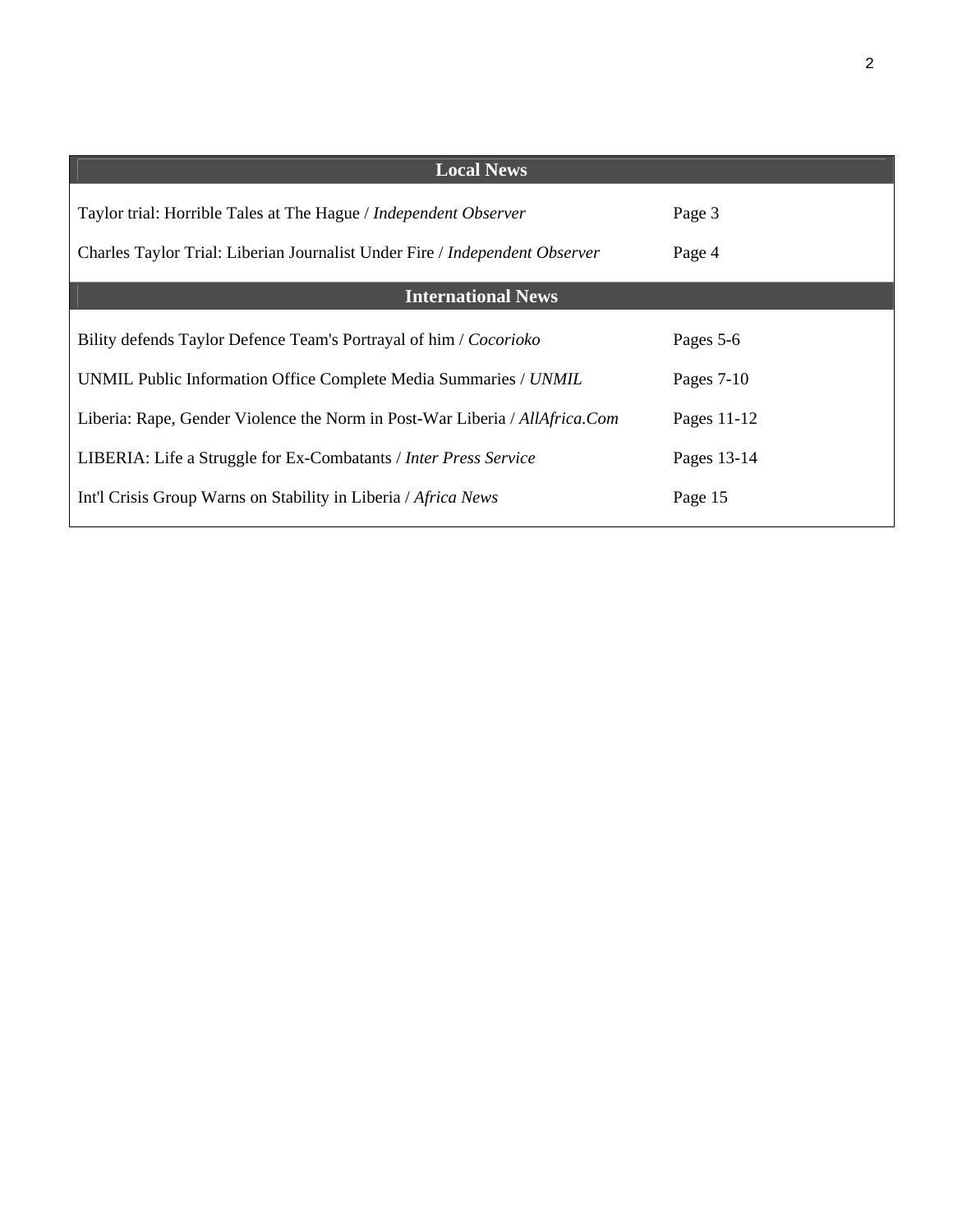#### Independent Observer

Friday, 16 January 2009

# **Taylor Trial: Horrible** ales at The Hage

#### Mariama Khai Fornah reporting from The Hague.

Horrible tales of mental and physical torture continue to characterize the testimonies of the Liberian Prosecution Witness testifying against Indicted Former Liberian President Charles Taylor for the second day in The Hague. Hassan Bility, a Liberian Journalist testified to being detained for a total of six months and interviewed on one occasion by Former President Taylor for two hours thirty minutes and then thrown at the back of the pickup like a bag of rice. Mariama Khai Fornah reports from The Hague

FORNAH: Hassan Bility has told the Judges of the Special Court for Sierra Leone that he was detained at a total of 13 places in and out of Monrovia.

Hassan, who is a witness of fact, said some of his detention centers contained human faeces and water.

He said Charles Taylor's government did not find anything incriminating evidence against him.

On direct examination, Hassan said former president personally seized his check book and passport found in his journalist bag and declared them fruits of the crime, or F.O.C., for the charge of subversion.

The prosecution witness testified that he was dragged out of Mr. Taylor's White Flower Residence on June 24, 2002, and subjected to various forms on inhumane treatments in Caldwell, Monrovia, and other places.

BILITY: Whenever Benjamin Yeaten came to Clay, they would pull me out of the hole, or the underground cell. They would take me to what was an administrative structure building at Clay. They would bring me there, and Benjamin Yeaten would sit in the chair behind the desk. Joe Towah would sit next to him. Benjamin Yeaten would ask Joe Tuah in my presence, "Has he said anything yet?" and Joe Towah would say "no." Then he would tell Joe to [indistinct] "You are being very easy on this guy...to talk something, because I need to report back to the president to tell him exactly what he said. The president is impatient." They would take me out of the building to the back of the building and they would take a prisoner behind the building. They would shoot, pretend as if they were killing somebody. At some point I would hear - cause I didn't see if they actually shot and killed those people or not - and then the would come back to me and say "well, do you want to follow these guys, these guys we just sent to hell? If you don't speak, we're going to do exactly what we did to you."

FORNAH: Hassan said in his presence, Mr. Taylor instructed the then Special Security Service Director, Benjamin Yeaten, to extract confession from him through any means that was necessary.

Mr. Bility told the Court Yeaten later took him to Clay in Bomi County and threw him in a

four-foot high prison cell that could not accommodate his height. The prosecution Liberian witness described to the court treatments given him in the town of Clay by one of Taylor's securities named Joe Towah under the directive of Benjamin Yeaten. BILITY: I was electrocuted on my genitalia several times, probably over 20 times. COUNSEL: Who was doing this to you?

BILITY: Specific instructions, I'm not sure whether the instruction was passed on to Benjamin Yeaten by the president, cause he instructed him to make me to talk. So Benjamin Yeaten in turn passed on instructions to a guy called Joe Towah. So Joe Towah was, like, the prison supervisor. He would come and ask if I were ready to talk about what they referred to as the truth. And on those occasions I would be [indistinct]. I was actually held in an underground cell.

FORNAH: The witness said whilst in detention, he also recognized a Sierra Leonean speaking fighter by the name of Gibril Massaquoi who told him that Benjamin Yeaten has ordered his torture.

Mr. Bility's testimonies in chief ended after one and the half days, and he came face to face with the head of Taylor's Defense team, Courtenay Griffiths, QC. Mr. Griffiths started on a rather emotional note by out-rightly declaring Mr. Bility as a liar.

GRIFFITHS: I make it clear, that so far as your testimony is concerned, I have the following suggestions to make. One, that you're a liar. Do you understand me? BILITY: Yes sir.

GRIFFITHS: Secondly, that you are personally engaged in a crusade against former President Taylor. Do you understand that?

BILITY: Yes sir, I do.

GRIFFITHS: Thirdly, that that crusade upon which you have embarked is motivated, not by concerns about human rights abuses and Mr. Taylor's alleged involvement in Sierra Leone, but rather is motivated by ethnic and political loyalties held by you. FORNAH: Mr. Griffiths accused Bility of being in constant contact with the American

Central Intelligence Agency, the CIA, and the Federal Bureau of Investigation, FBI, during the presidency of Mr. Taylor, but the witness denied.

Hassan said Mr. Taylor set him free on December 7, 2002 through the intervention of the American Government, but he was not in constant communication with the U.S Embassy in Monrovia, neither the U.S. Government.

Hassan however, said the American FBI contacted him in 2004 after he had an interview with the Cable News Network, CNN, and was asked whether Charles Taylor was a member of the Islamic Terrorist Group, Al Qaeda.

For the BBC WST, this is Mariama Khai Fornah reporting from The Hague.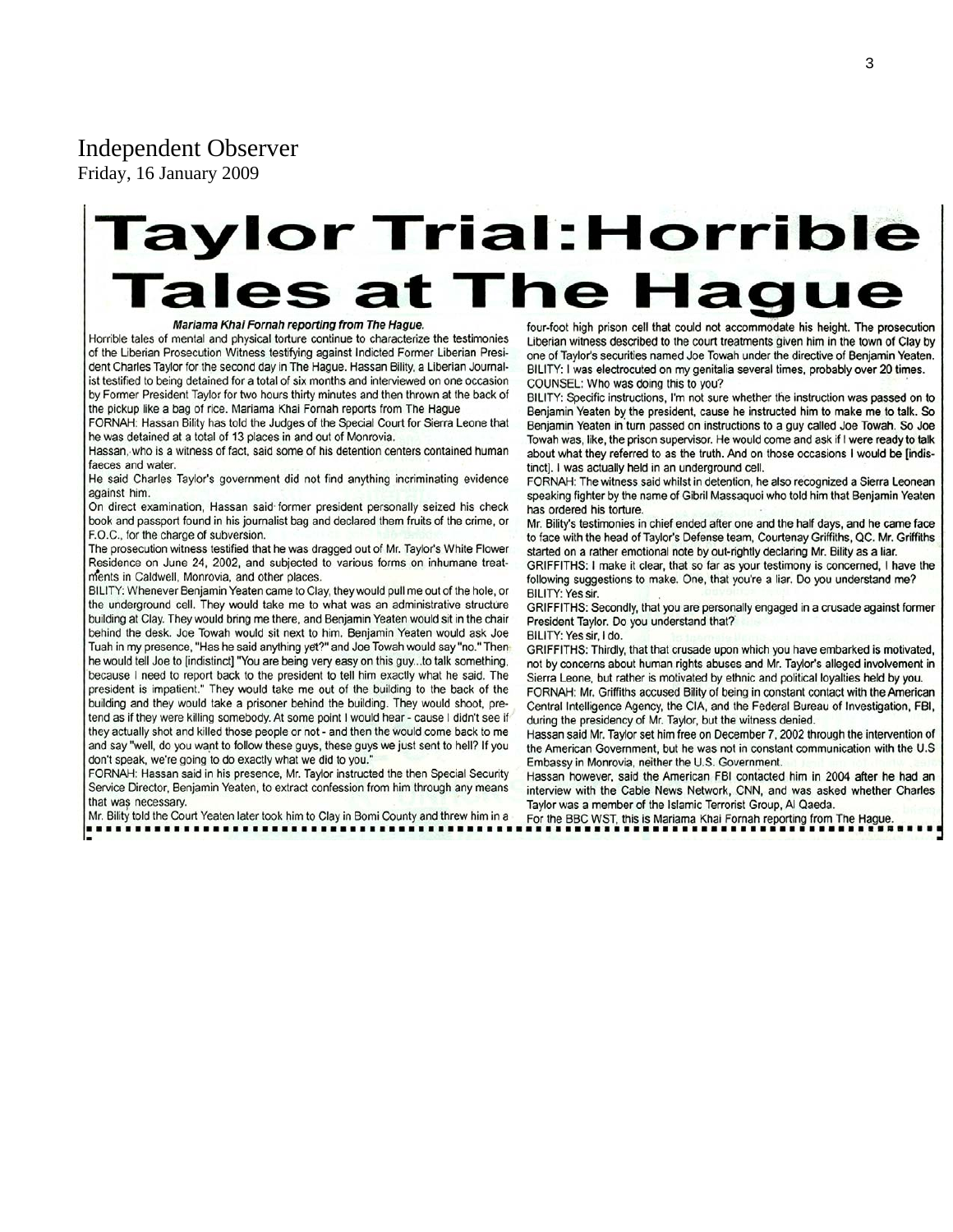## Independent Observer

Friday, 16 January 2009

## **Charles Taylor Trial: Liberian Journalist under Fire**

The Defense Team of indicted former Liberian President Charles Taylor has told the UN-backed Special Court for Sierra Leone that Liberian journalist Hassan Bility(photo) was a member two Liberian rebel groups, ULIMO-K and LURD, that fought against Taylor's government. The Defense team indicated to the Court that Bility has a personal hatred for the former President Taylor. The Defense also declared that Mr. Bility was a spy for several international groups during the presidency of Mr. Taylor. The BBC World Service Trust Mariama Khai Fornah now reports from The Hague.

FORNAH: Charles Taylor's lead Defense lawyer has told the Special Court that Liberian journalist Hassan Bility's desire to testify against Charles Taylor was motivated by ethnic animosity and political affiliation with leaders of two Liberian former rebel groups.

Defense Lawyer Courtenay Griffiths said Prosecution witness Bility was related to ULIMO-K leader Alhaji Kromah and LURD Leader, Sekou Damatee Konneh. The Defense Lawyer told the court that Mr. Bility was a member of defunct rebel group, ULIMO.

GRIFFITHS: The reason why ECOMOG chose you to go to Sierra Leone was precisely because of your ULIMO-K connections. That's why you were an attractive proposition for them. That's the truth, isn't it? BILITY: Counsel, that is not the truth.

GRIFFITHS: Because it would have been easy for someone like you, Mandingo, connected to Konneh and other people, Kromah, high up in ULIMO-K, to gain access to places in Sierra Leong because there was a force of former ULIMO-K working in the junta government. That's the truth, isn't it Mr. Billty?

BILITY: Counsel, that is far from the truth. That is not the truth. My being Mandingo shouldn't be an issue here. [I saidl because if I'm a Mandingo then I was generally report against a particular group who aren't Mandingo - no, I was doing my duty.

FORNAH: Mr. Griffiths also accused Mr. Bility of making a secret trip to Sierra Leone in August 1997, not in his capacity as a journalist, but as a spy.

Legal arguments ensued between the Prosecution and

the Defense about who facilitated Mr. Bility's trip to Sierra Leone at the time.

Bility disclosed that it was Nigerian ECOMOG soldiers who took him to Sierra Leone, but the Defense was interested in the names of the soldiers.

The Prosecution went to the Defence of the witness and said the witness as a journalist was protected by several international laws not to disclose his source.

Having listened to arguments from both sides, the Court said the matter was a serious legal issue, so the Defense should make a written submission to the Court on Friday January 23.

Mr. Griffiths insisted that Hassan's trip to Sierra Leone was a secret operation organized by ECOMOG.

GRIFFITHS: You were sneaked into Sierra Leone with the assistance of ECOMOG soldiers. They sneak you across the border between their control zone and the junta control, and insert you in Freetown. Why did they go to all that trouble unless you were a spy?

BILITY: Counsel, nobody sneaked me. I made a conscious decision to go into Sierra Leone, and I also want to remind the counsel journalist going into areas where they are forbidden to report is not anything subversive. For example, you have BBC journalists sneaking from South Africa into Zimbabwe even though they are barred. I was doing my professional and ethical duty I thought was necessary. Sr ECOMOG had absolutely no stake in it at all.

FORNAH: Mr. Griffiths said Bility's hatred for Charles Taylor was based on his affiliation with the All Liberian Coalition Party (ALCOP), which has Mr. Alhaji Kromah as its standard bearer. Hassan admitted he did some professional writings for ALCOP and was paid, but denied membership with the party. Mr. Griffiths pushed the witness on his association with ALCOP.

GRIFFITHS: And it's right, isn't it, that ALCOP was the political wing of the former ULIMO-K.

BILITY: That's correct.

GRIFFITHS: So you were a paid writer for the political wing of ULIMO-K.



BILITY: I was hired by them to write.

GRIFFITHS: And did you sympathise with their politics? BILITY: Well, that was a matter of personal decision. GRIFFITHS: That's why I'm asking you.

BILITY: I did appreciate all the politics in Liberia.

GRIFFITHS: Did you support them? BILITY: What do you mean "support"? Support in what

sense, counsel?

GRIFFITHS: In the sense that they were the party you would have preferred to vote for.

BILITY: I would have preferred to vote for the All Liberian Coalition Party. I would have preferred to vote for the Unity Party

GRIFFITHS: So you would have voted for any of those three?

BILITY: Yes sir. Personally I did not have a preference as such.

FORNAH: The cross-examination of Hassan Bility who is testifying as a torture victim of Charles Taylor's administration continues here in The Hague on Thursday. For the BBC WST this is Mariama Khai Fornah reporting from The Hague.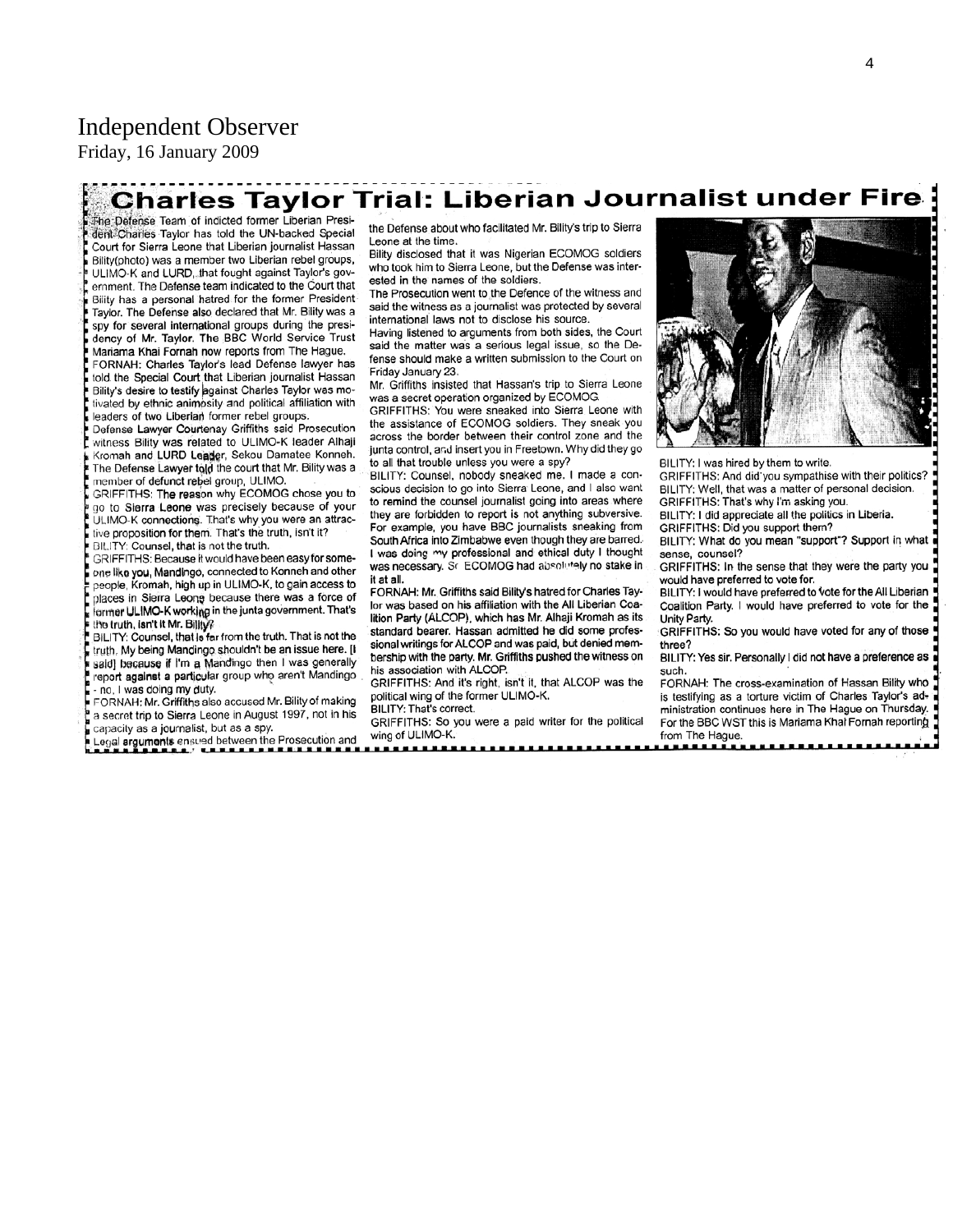Cocorioko Friday, 16 January 2009

#### **Bility defends Taylor defence team's portrayal of him**

Written by Joseph Cheeseman reports

Liberian Journalist Hassan Bility has testified before four international courts regarding situations in Liberia during the presidency of Charles Taylor. Mr. Bility testified in the RUF case in 2004 in Sierra Leone. He also testified in a Dutch Court against a Dutch national, Gus Kouwenhoven in 2006. He testified against Chuckie Taylor in Miami in 2008, and now he is testifying against his Former President Charles Taylor.

But how accurate are Bility's accounts before the four international tribunals about events in Liberia during Taylor's regime? The Legal Team defending Mr. Taylor says Hassan Bility is a liar and all of his testimonies in the four courts are conflicting and contradictorily. Joseph Cheeseman reports.

#### CHEESEMAN:

According to Defense Lawyer Courtenay Griffiths, Mr. Bility told a Dutch Court in the Gus Kouwenhoven case that he was arrested in 1997 and detained by Taylor's securities and given a number of charges. But before the Special Court for Sierra Leone Mr. Bility said he was arrested and detained without any specific charge. Defense lawyer Griffiths asked Bility why he used the phrase a number of charges.

BILITY: Arrested for an article and then taken the president, and he tells me a number of things. He raises a number of concerns. One, I'm bent on undermining his government, he tells me about me working for other people, being an agent, being this, so as I said, a wide range of issues he discusses with me. I thought that that constituted, since he was the court and he was a judge, a number of charges in that particular circumstance. So that's why I used the phrase "a number of charges."

CHEESEMAN: In his testimonies at the Special Court in Freetown, Sierra Leone against the RUF, Mr. Bility said he was arrested and detained for two days for writing an editorial entitled "who's the Judas in ECOWAS?" Before the Judges of the Special Court in The Hague, Bility said he was arrested and detained at the Justice Ministry for one day and later released. Defense Lawyer Griffiths told the Court that the difference in Mr. Bility's testimonies constituted a conscious lie. But the witness disagreed.

BILITY: If I did say this, two days, I honestly don't remember.

 GRIFFITHS: There's no "ifs" about it. This is a transcript of your evidence. What were you doing telling that lie to the Judges after you had taken an oath on the Que'ran to tell the truth?

BILITY: Counsel, I did not tell a lie. If I did say two days then I might have made an honest mistake. It's not a lie.

CHEESEMAN: The Prosecution Liberian witness told the Judges of the Special Court he was arrested for the fourth time by state securities in January 22, 1998. But according to transcript of the Dutch court obtained and produced in court by the Defense, Mr. Bility told the Dutch court in 2006 that he was arrested for the fourth time in March 1998. The Defense lawyer asked Bility to explain the difference.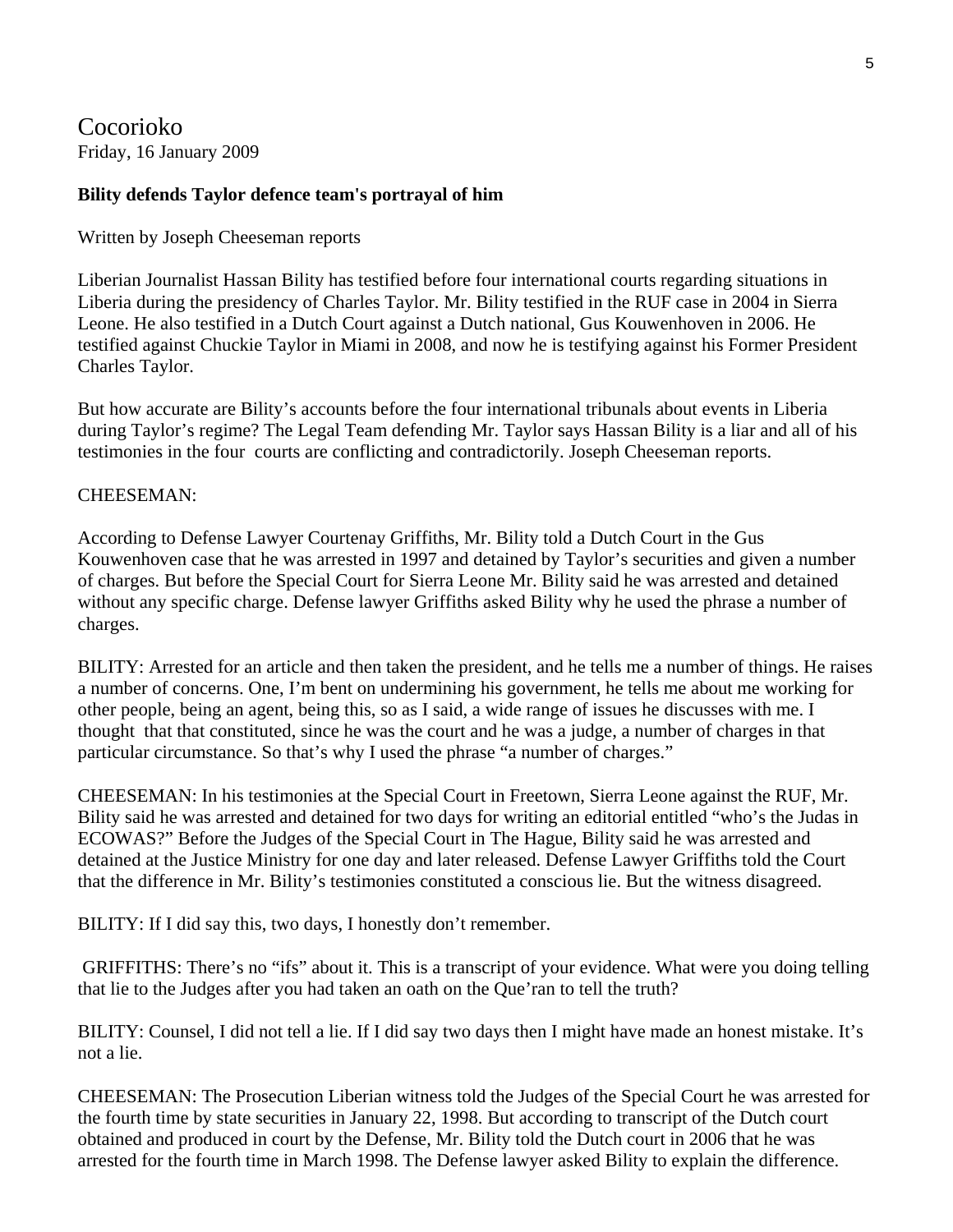BILITY: I do not remember an arrest in March, in either 1998, 1997 or whatever. This, I believe, must have been a mistake either in my in my [tape problem] specifically that I believed I was arrested in March 1998.

GRIFFITHS: Are you suggesting, Mr. Bility, that when you were giving evidence on oath before those judges in a Dutch court, somehow you meant to say to them "I was arrested after September 2000," but somehow you misspoke and March 1998 came out of your mouth instead. Is that what you're telling us?

 BILITY: Counsel, I am telling this honourable court that I was not arrested in March 1998. Now if that appears in the transcript, of course I believe that could be attributed to my misspeaking.

CHEESEMAN: Bility, the Liberian journalist testifying against Charles Taylor, told the Judges that Taylor was the court and the judge during his days as president in Liberia, and whatever he said was the final. Bility said whatever Taylor told accused constituted a charge. Taylor's lawyer disagreed and said Mr. Bility was a liar. The cross-examination of Hassan Bility by Taylor's lawyer continues on Friday.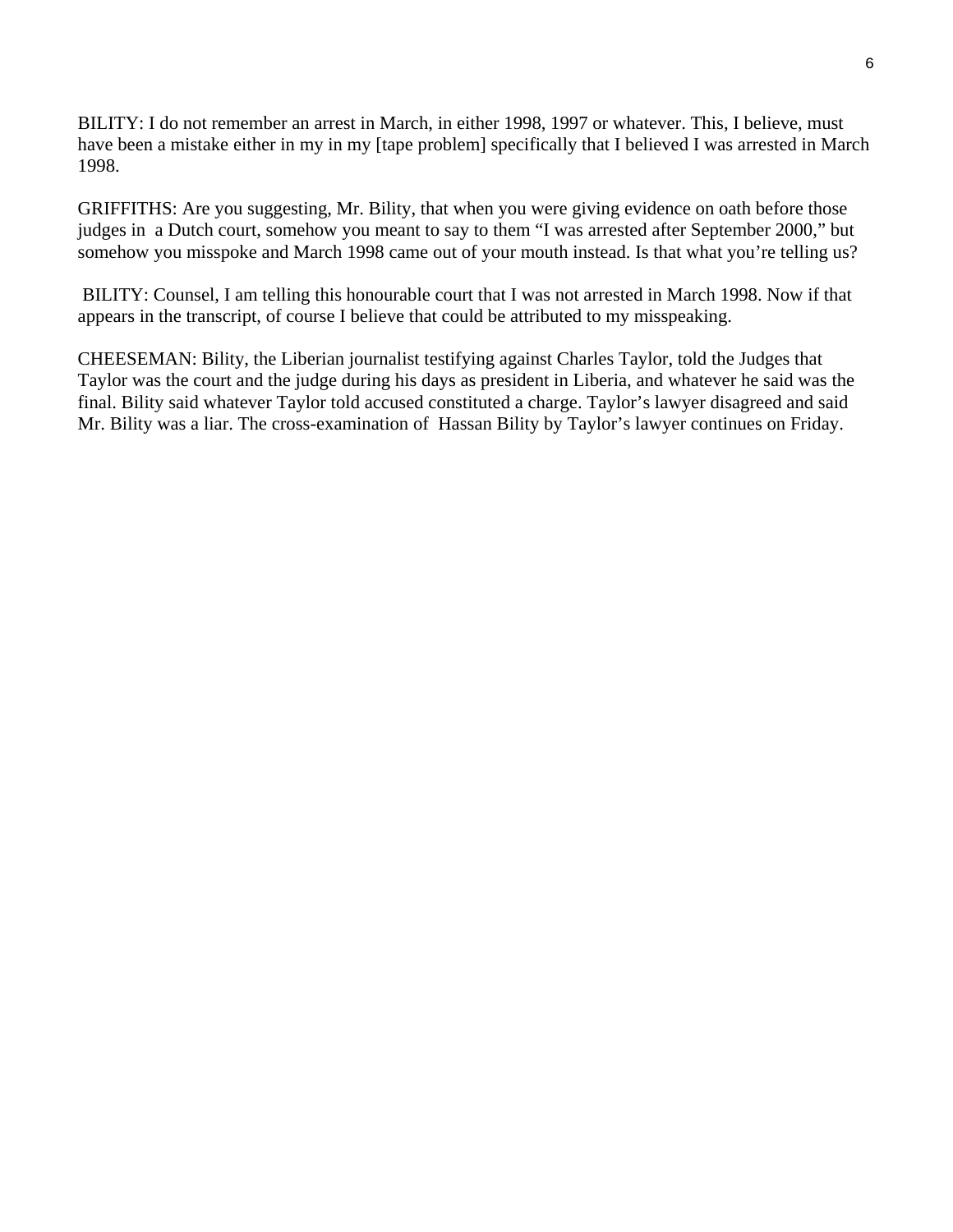

United Nations Mission in Liberia (UNMIL)

#### **UNMIL Public Information Office Complete Media Summaries 15 January 2009**

*[The media summaries and press clips do not necessarily represent the views of UNMIL.]* 

#### **Newspaper Summary**

#### **Presidential Legal Advisor Dismisses Email Links**

(The Informer, The News, Daily Observer, Heritage, New Democrat, the Analyst, National Chronicle)

- President Ellen Johnson Sirleaf's Advisor on Legal and Security Issues has warned against character assassination in Liberia.
- Counsellor Estrada Bernard who was linked to some six hundred thousand dollar transfer from Cellcom in the Dunn Commission Report says the situation is now the order of the day.
- Cllr. Bernard warned that attempts of character assassination may seem right now but the time is nearing when victims would take legal actions.
- Cllr. Bernard also warned that anyone publishing a distortion of the Dunn Commission Report on him would be answerable in the proper forum.
- He denied knowledge of the transactions and every email that linked him to some dubious transactions in the email scandal.
- Cllr. Bernard also assured that he would submit to any further probe as recommended by the Dunn Commission but maintained he is innocent.
- His statement followed that of President Ellen Johnson-Sirleaf that her advisor had no knowledge of the transactions.
- Madam Sirleaf attributed the email found on the Hard Drive of a computer from her house to a friend from Sierra Leone, Finda Koroma.

#### **Finda Koroma Comments on US\$600,000 Transfer in Commission's Report**

(The News, Daily Observer, Heritage, The Informer, New Democrat, the Analyst, National Chronicle)

- The lady who reportedly carried out the transactions of the US\$600,000 transfer from Cellcom has confirmed the transfer but said it was not done on a computer in Liberia.
- Madam Finda Koroma in a letter said the transaction was contained in an email send on August 26, 2008 from her home in Texas, the United States of America.
- She said the transfer was for consultancy in the Democratic Republic of Congo as she served as a consultant for the Cellcom Holding Companies.
- Madam Koroma assured she would provide her Hard Drive to any investigative team to verify the reports.
- Earlier, President Ellen Johnson Sirleaf clarified that the text concerning the transactions found on the Hard Drive of a computer at her home was by Finda.
- The President told reporters Finda spend three nights with her and use the computer

#### **FLY Urges Government to Pass Youth Policy into Law**

(Daily Observer)

• The Federation of Liberian Youth (FLY) is urging the Unity Party-led Government to speedily pass the National Youth Policy (NYP) into law. It has also declared this year as a 'year of advocacy' to change the conditions of young people in Liberia.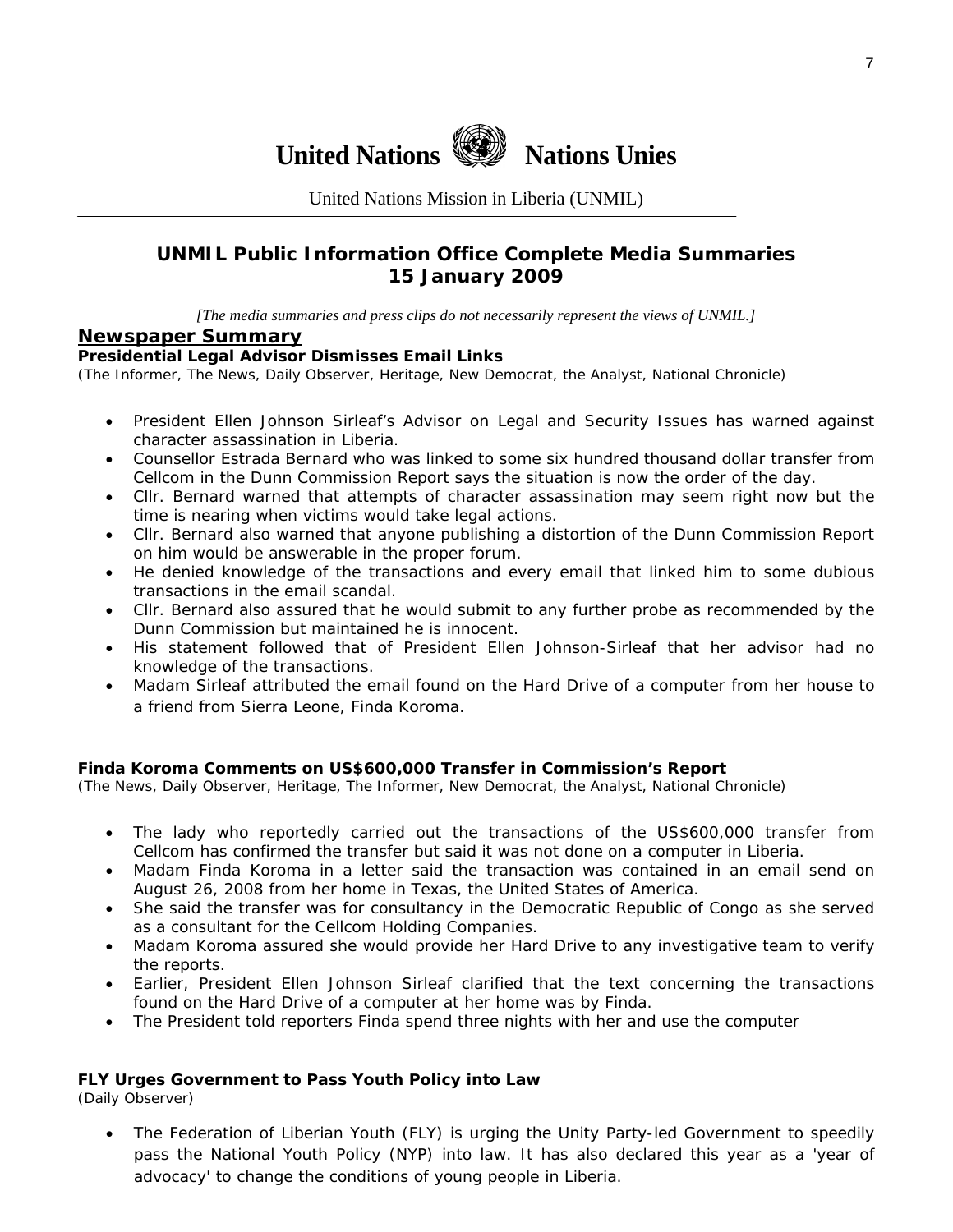## **Radio Summary**

#### **Local Media – Star Radio** *(News monitored today at 9:00 am)* **Presidential Legal Advisor decries character assassination**

#### **Finda Koroma breaks silence on US\$600,000 Transaction**

*(Also reported on Radio Veritas, Sky F.M., Truth F.M. and ELBC*)

#### **Elections Commission confirms eight applicants for River Gee by-election**

- The National Elections Commission says seven applicants have submitted nomination documents to the commission for the River Gee Senatorial by-election.
- According to a NEC statement, the announcement of the list of applicants is part of efforts to enhance transparency in the nomination process.
- The applicants include Conmany Wesseh of the Unity Party, Tarpowah Kear of the Alliance for Peace and Democracy and Nathaniel Williams of the Liberia Destiny Party.
- Others are Hixenbaugh Darbeh of the Liberia Action Party, Edmund Gibson of the National Patriotic Party, Patrick Johnson of the Congress for Democratic Change and Jonathan Sogbie, an independent candidate.
- NEC clarified the applicants are not yet candidates until they meet the qualifications and are officially announced as candidates to contest the polls.
- The final list of candidates would be announced on Saturday January 17 while campaign begins the same day.
- The River Gee Senatorial by-election is expected to take place on February 10.

*(Also reported on Radio Veritas, Sky F.M., Truth F.M. and ELBC*)

#### **Liberia Set to Resume Logging Activities**

- The Managing Director of the Forestry Development Agency says 2009 is a year of implementation in the forestry sector.
- Mr. John Woods said three Forest Management contracts are currently on the desk of the President to be signed and forwarded to the Legislature for ratification.
- Mr. Woods said following the ratification of the contracts, the three logging companies would begin operation.
- According to Mr. Woods, two of the logging companies would be based in Rivercess while the other would operate in Gbarpolu and Lofa Counties.
- The FDA Managing Director said government has already awarded six timber sales contracts, three of which have gone into active production.
- He said by June this year, it is hoped that six concessions including three timber sales and three forest management contracts would be operational.
- Mr. Woods admitted there are many procedures involved in approving timber contracts under the National Forestry law and the Public Procurement and Concession Act.
- He said the procedures are necessary to ensure that timber trade takes a different dimension from the past, which prompted the imposition of sanctions.
- Mr. Woods clarified that the GEMAP agent at the FDA does not interfere with the awarding of contracts to timber companies.
- The FDA boss however, said GEMAP only assists with ensuring transparency and accountability in the process of awarding those contracts.

*(Also reported on Radio Veritas, Sky F.M., Truth F.M. and ELBC*)

#### **Government sets up team to inspect projects in counties**

• Government says it has set up a five-man independent team of professional Liberians to visit the fifteen political sub-divisions of the country.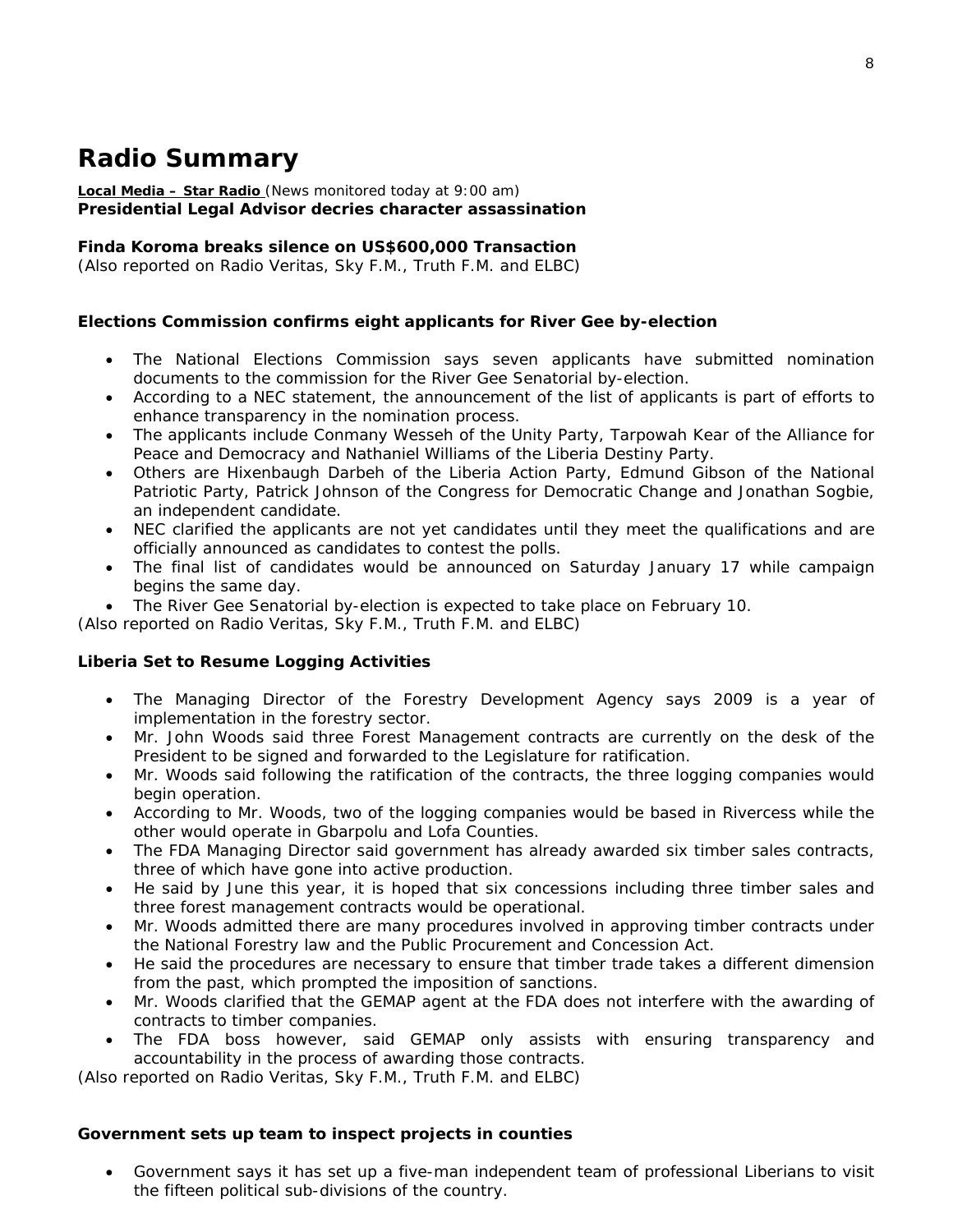- According to a release the team would seek to validate the implementation of the County Development Fund being undertaken by the counties.
- A Ministry of Internal Affairs release said the exercise is intended to provide an outsider's view of the status of the county development projects.
- The five-man team would also verify how funds allocated by Government for use by the counties are being applied.
- The release said the team is headed by Economist Sam Jackson, assisted by a photo journalist, civil society representatives and a guide from Internal Affairs.
- The verification team will spend a total of twenty-four days in the field and will make its report public at the close of the exercise.

#### **UN Police Chief Calls for Cooperation**

- The Acting UN Police Commissioner in Liberia has called for community cooperation in the fight against crimes.
- Commissioner Gautam Sawang said the police would effectively protect lives and property if community residents cooperate with it.
- Commissioner Sawang said the communities could cooperate by exposing criminals and their hideouts to the police.
- He spoke early Thursday morning following a night tour of police zones and depots to access situation there.
- For her part, police inspector general Munah Brown said the night visit was meant to keep her men watchful in the discharge of their duties.
- Col. Brown used the occasion to announce the arrest of two armed robbers who shot and killed a Fula businessman in Monrovia.
- She did not however, elaborate.

#### **Lightening kills man, 65 in Buchanan**

- Report from Buchanan Grand Bassa County says lightening has killed a 65-year old man in the county.
- The incident occurred at the Monrovia Junction area outside Buchanan.
- The victim, Peter Garduah was hit by the lightning Wednesday evening while assisting his wife to pack their goods ahead of a heavy down pour of rain.
- According to eyewitnesses, Garduah was rushed to the government hospital in Buchanan where he was pronounced dead on arrival.

#### **U.S. Ambassador raps on institution building**

- US Ambassador to Liberia Linda Thomas-Greenfield has called on government agencies to take ownership of their institutional building process.
- Madam Greenfield spoke during a courtesy visit to the Ministry of Planning and Economic Affairs.
- The US envoy said it is much easier for her mission to support institutions with what she called clear and actionable plans than those without any.
- Madam Greenfield said her mission is committed to supporting the Ministry of Planning in implementing its strategic plan.
- The Ministry over the past month developed its three-year strategic plan intended to guild its efforts to enhance service delivery.
- The plan would also provide the framework for integrated thinking and action, efficient management and effective partnerships.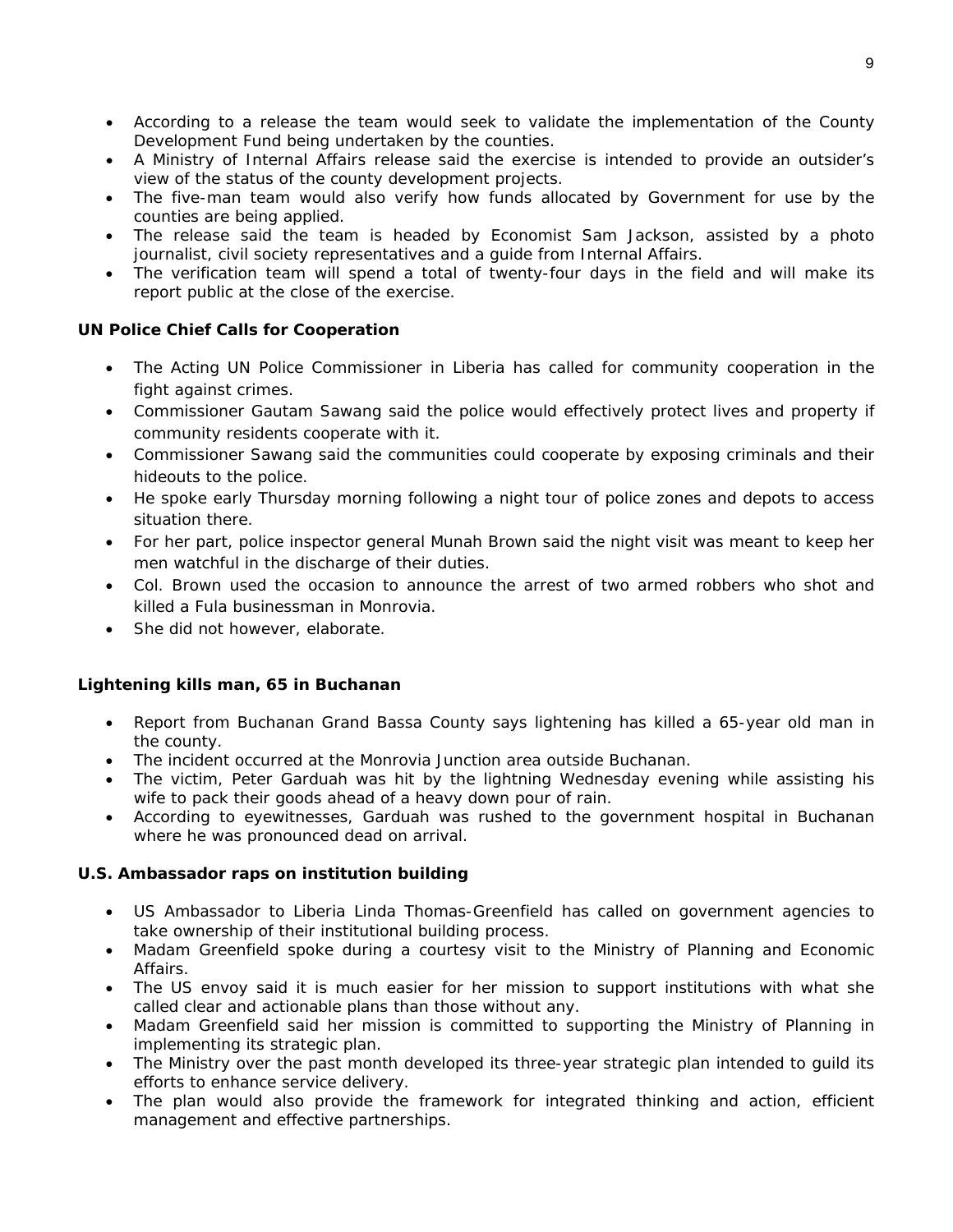#### **Liberians organize Inaugural Ball for President-elect Obama**

- Liberians residing in the United States are to hold an inaugural ball to celebrate the taking of oath of U.S. President-elect Barrack Obama.
- Obama, who is expected to be inducted in office next Tuesday, is the first African-American to be elected President of the United States.
- Report says hundreds of Liberians are expected to be joined by U.S. dignitaries and diplomats on January 24 near Washington D.C. in the Post Inaugural Ball.
- The event is being sponsored by the "Liberians For Obama", a group of strong Obama supporters of Liberian descent, who worked during the election.
- According to the report, Liberia's Ambassador to the U.S., Nathaniel Barnes and his embassy staff in Washington are expected to play key role at the occasion.
- A special statement from President Ellen Johnson-Sirleaf is also expected to be delivered at the "Black Tie" event.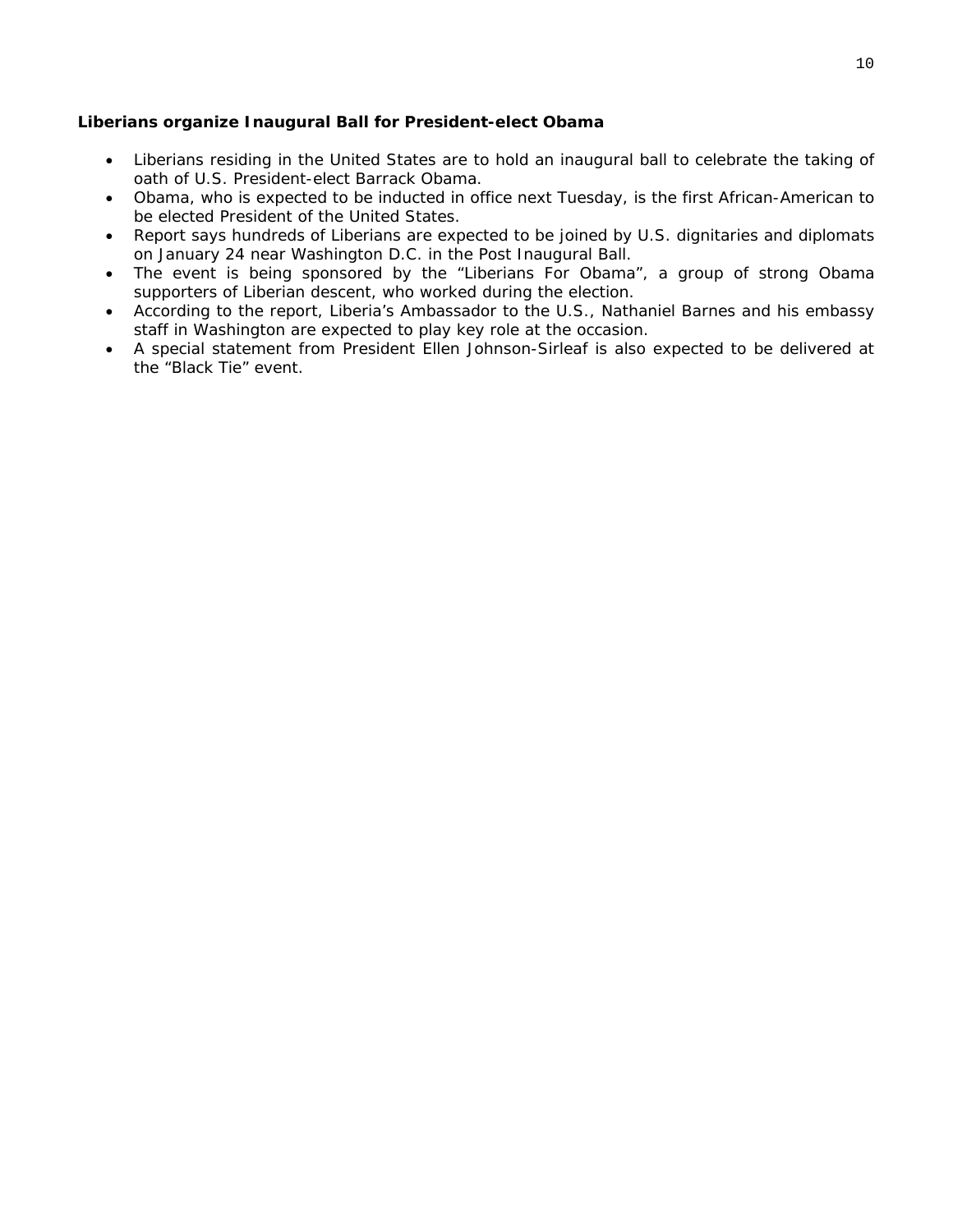### AllAfrica.Com Thursday, 15 January 2009

#### **Liberia: Rape, Gender Violence the Norm in Post-War Liberia**

#### Thalif Deen

When the West African state of Liberia was torn apart by 14 years of civil war, the victims of the brutal insurgency included mostly women and children who were subject to rape and sexual violence.

"Not only are the terrible consequences of this still felt by many Liberian women today, but violence against women and rape continue unchecked," says a new study on Liberia by ActionAid, an international development agency based in South Africa.

Rape is currently the most serious crime plaguing Liberia, with an average of eight cases reported per week, and many more never reported to the authorities.

Titled "U.N. Peacekeeping in Liberia: International Engagement in Addressing Violence Against Women", the study has been released to coincide with a two-week session of the U.N. Commission on the Status of Women, which ends Friday.

Asked if isn't ironic that sexual abuse continues unabated in post-war Liberia, the first African country with a female head of state, Ernest Gaie, ActionAid country director, told IPS: "The election of President Ellen Johnson-Sirleaf (in 2005) has given women's rights an unprecedented profile and momentum in Liberia and the president is personally committed to tackling rape and violence against women."

However, he said, Liberia's political system, government institutions and society have not been transformed overnight and the country is still emerging from 14 years of civil war.

Still, important steps have been taken, such as the introduction of a new rape law the day before the president's inauguration.

"But implementing these mean transforming the dysfunctional justice system. And to do this the government needs significant political and financial support from the international community," Gaie added.

Liberia's violent civil war was triggered by the National Patriotic Front, a rebel group headed by Charles Taylor, a former Liberian president, who is awaiting trial in The Hague on charges of war crimes.

Despite the signing of the Comprehensive Peace Agreement by the warring parties three and a half years ago, "women continue to be dehumanised in many ways, and are often deprived of their universal and interdependent rights," Gaie said.

Since September 2003, the 15,200-strong U.N. Mission in Liberia (UNMIL) has been overseeing peacekeeping operations in the country; monitoring a ceasefire agreement; and supporting humanitarian and human tights activities in the country.

The mandate of UNMIL ends Mar. 31. But the ActionAid study recommends that UNMIL's mandate be extended for at least a year in order to "develop regional security mechanisms, with the intention of keeping an effective military presence in the country for several more years."

"The Security Council should note that Liberia remains in a fragile state and should call on the international community to provide generous funds for long-term poverty reduction, peace building and promotion of just and democratic governance," the report said.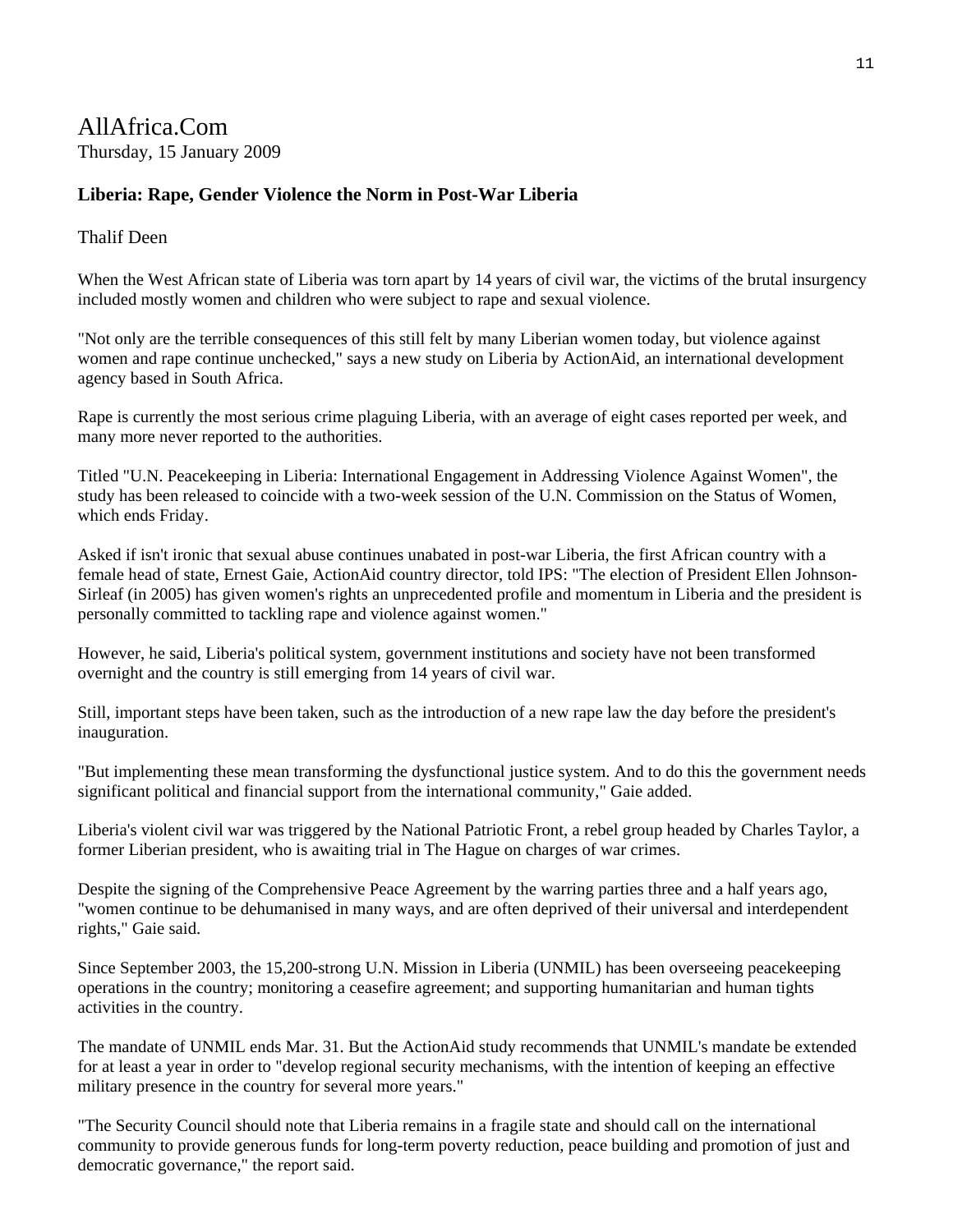The study also said that UNMIL can and has played a significant role in tackling violence against women.

It also points out that UNMIL has been essential in restoring stability, state authority and the rule of law, and as such, has directly contributed to stemming rape and protecting women.

The U.N. mission has also helped establish "an effective criminal justice system to end impunity, deter and punish rape and provide a modicum of justice for survivors."

A report by the U.N. Security Council late last year said that despite considerable overall improvement, the security situation in Liberia "remains fragile and continues to be anchored on the presence of UNMIL, as the new police service is still in its formative stages and the recruitment for the new armed forces is just beginning."

Continued efforts are required to manage the internal potential threats to stability, in particular possible violent reactions from elements that stand to lose from the government's far-reaching reform programme, disgruntled excombatants, former members of the armed forces and police service, and frustrated unemployed youth.

Gaie said that rape will not be eliminated in a year or even during Sirleaf-Johnson's period in office or UNMIL's lifetime.

"But after 14 years of civil war, Liberia's women, with support of the new president and the international community are taking crucial steps towards eradicating this scourge," he added.

Alan Doss, the U.N. Special Representative for Liberia, told reporters last month Sirleaf-Johnson has "done a terrific job by anybody's standards."

"There was a sense she was in charge, but she has been in office for just one year out of a five-year term, so it was still early" to expect more from her, he added.

Asked if it was prudent to assign peacekeepers to stop the violence against women in Liberia, particularly at a time when U.N. peacekeepers are being increasingly accused of rape and sexual abuse in various peacekeeping missions overseas, Gaie told IPS: "Rape and sexual abuse by U.N. peacekeepers is a gross violation of their duty to protect the local population and must be urgently tackled."

Sexual abuse however is not just committed by the United Nations, but also by aid workers and local people, often in positions of authority, such as teachers.

It is therefore something that all actors must tackle together and the U.N.'s "zero tolerance" policy is welcomed and should be built on.

In Liberia only two cases of rape by U.N. personnel have been reported compared with eight cases per week across the country. The United Nations, in particular, can contribute significantly to tackling rape through supporting the local police and court system.

Furthermore, UNMIL's role in bringing stability to Liberia, and therefore ending widespread rape during the war, cannot be underestimated, Gaie added.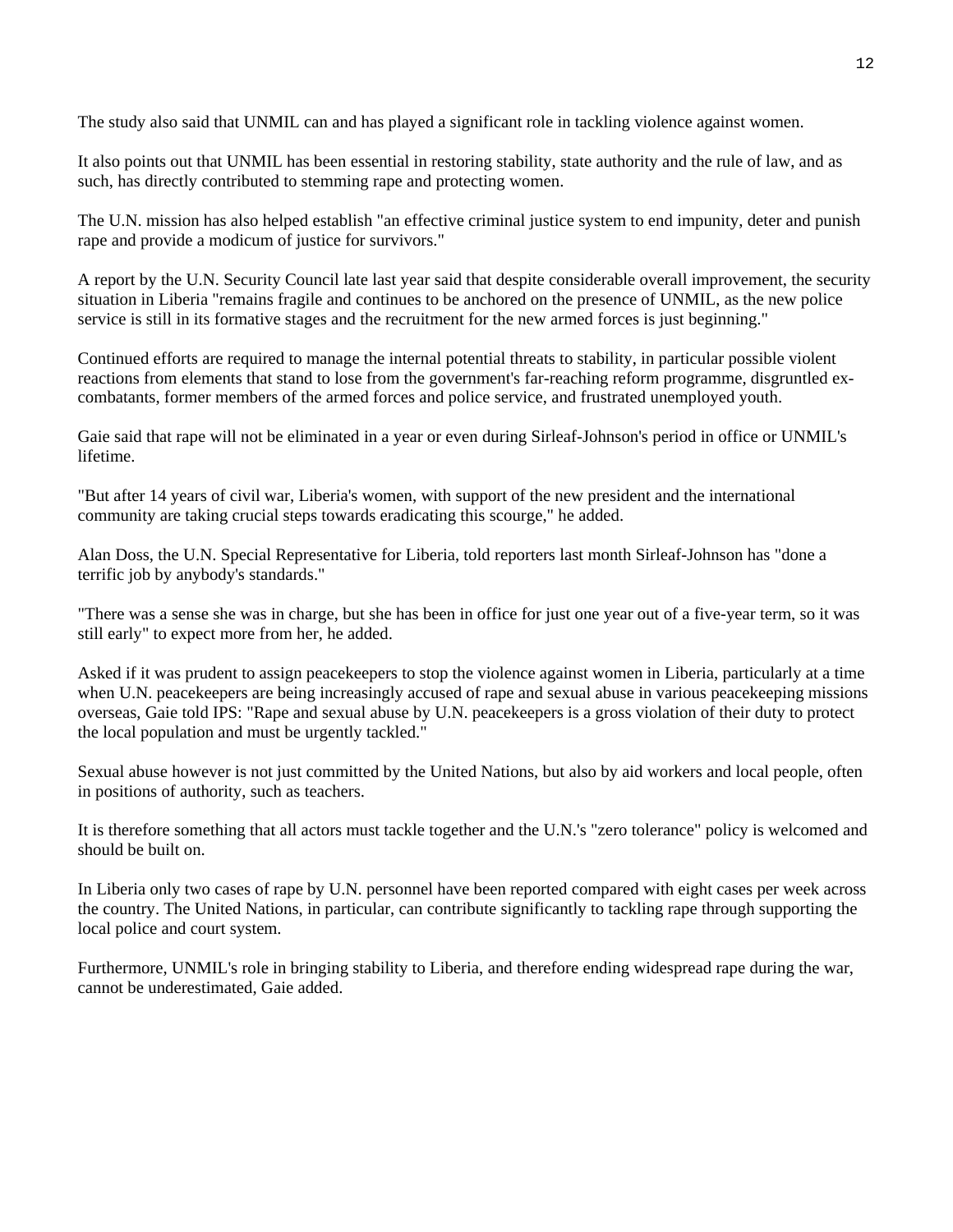Inter Press Services Thursday, 15 January 2009

#### **LIBERIA: Life a Struggle for Ex-Combatants**

#### Rebecca Murray

VOINJAMA, Liberia, Jan 15 (IPS) - Hajah Kamara's life of violence began when she was not yet a teenager. After rebels butchered her father and pregnant mother in their Voinjama home, they forced her to become a 'wife' and a fighter in their warring faction.

"They raped me and tattooed me," says 22-year-old Kamara, pointing to the dark markings on her arm. "I felt bad fighting, but when I thought of my father and mother not living, I needed to revenge them."

[Credit: IRIN](http://www.ipsnews.net/africa/nota.asp?idnews=45431) 

During Liberia's brutal civil war in the 1990s, Kamara switched between rival factions several times. Initially with Sierra Leonean fighters battling Charles Taylor along the border region, she escaped, but later fell in with the notoriously violent "Anti-Terrorism Unit" run by Taylor's son 'Chuckie' -- convicted of war crimes by a Miami court in Ex-combatants preparing to disarm in 2004 -- govt projects to employ ex-fighters have fallen short.

October 2008. Kamara eventually ended up with the opposing Guinean-backed LURD militia, in the final struggle for the Liberian capital Monrovia in 2003.

"I saw her armed here after the war," says Eric Kolubah, field supervisor with the Voinjama branch of the National Ex-Combatant Peacebuilding Initiative (NEPI), a local NGO working to reintegrate former fighters back into their communities. "She was commanding a special group. She is someone very, very big."

Voinjama is an agricultural market hub in Liberia's rural Lofa County -- a day's drive north from the Monrovian capital on a rutted dirt road though dense tropical jungle -- bordering mineral-rich Guinea and eastern Sierra Leone. For over a decade, fighters backed by Liberian actors and neighbouring states devastated Voinjama.

Now the town is hampered by a lack of long-term development projects, soaring unemployment, and simmering tensions between two dominant ethnic groups, the Loma and Mandingo. Small quantities of rice and vegetables are grown here, and today Liberians easily cross the border into Guinea to scour for cheaper goods.

The town has the third largest number of ex-combatants in Liberia. Many of the residents and fighters have lost families and friends, and are psychologically traumatized.

Kamara now supports two children -- both named for her deceased parents -- and is pregnant with a third. They scrape by on her earnings as a cook, 30 dollars a month, small pay for Liberian standards.

"I have no problems with the community," she says. "I asked forgiveness from my relative here, she wants to forget the past."

These factors, compounded with the threat of regional political instability -- most recently the military coup in Guinea last month -- heightens the vulnerability of Lofa County and the potential re-recruitment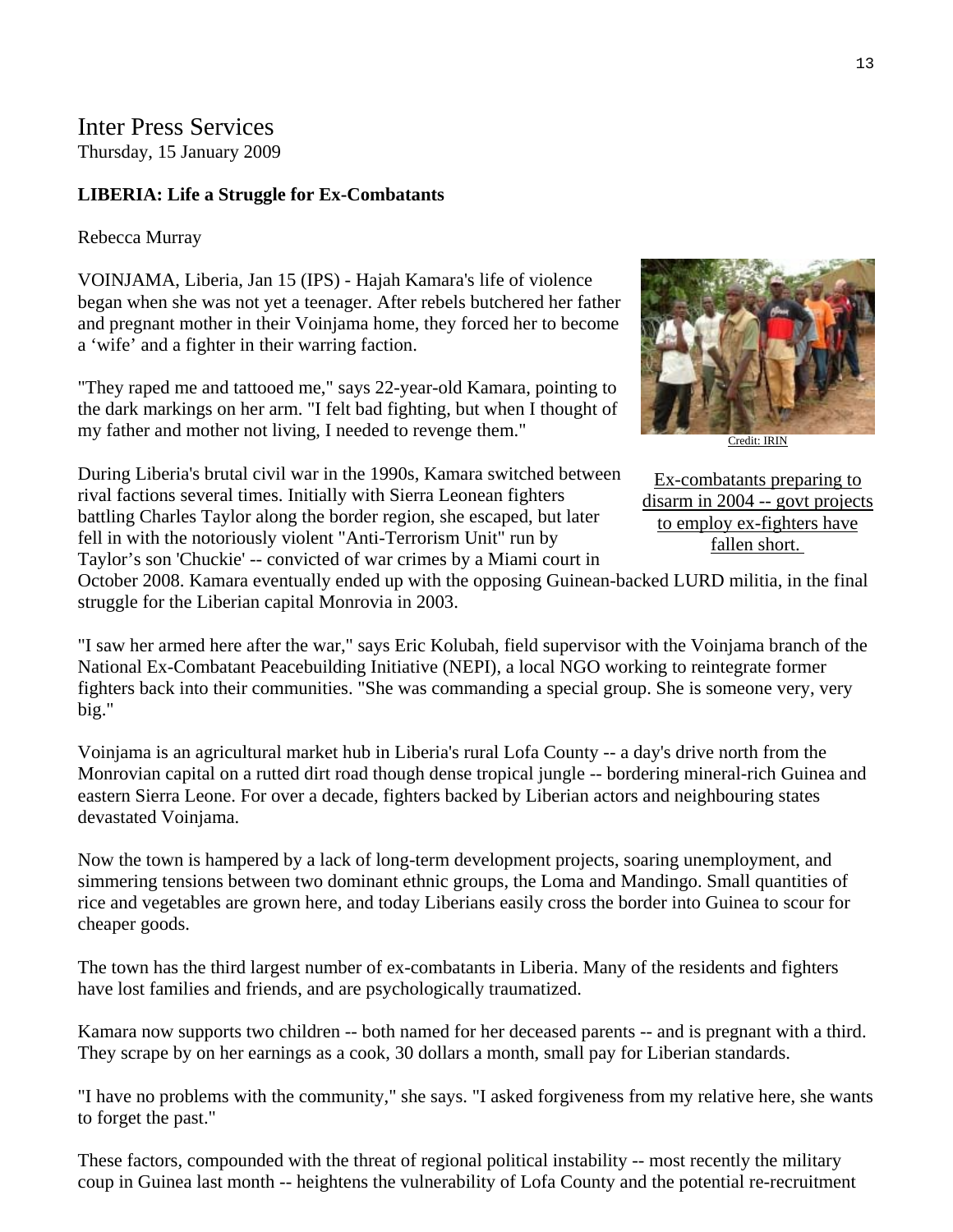of impoverished ex-combatants.

"Liberian ex-combatants' most commonly cited reasons for considering a return to combat include poverty and economic disadvantage, followed by a lack of jobs, benefits or training," a September 2008 U.S. Institute of Peace (USIP) study of ex-fighters in Voinjama.

"A full 68 percent of Lofa respondents would not consider fighting now, or could they imagine circumstances that would lead them to fight in the future... [However] nearly a third responded that they could conceive of something that would lead them to fight again."

Initially after the Liberian war ended in 2003, a poll of fighting factions put the number of combatants at roughly 40,000. However, over 101,000 fighters, including women and children, registered with the Disarmament, Demobilization, Rehabilitation and Reintegration (DDRR) process in the following months, induced by cash payments for guns and ammunition, as well as vocational training, tool kits and the promise of work.

Since then, complaints about DDRR programming include an over-saturation in the market of tailors, carpenters and mechanics, and ex-combatants reselling tool kits for food.

Andrea Tamagnini, the Italian head of the Reintegration, Rehabilitation and Recovery unit with the United Nations Mission in Liberia (UNMIL), firmly believes short-term emergency employment, paired with a more long-term national development plan, is key to resolving conflict.

In 2006 the Liberian government and UNMIL kicked off an emergency job creation program, enlisting local communities to repair segments of Liberia's roads for salaries and food. The emphasis now in Lofa County is to expand the agricultural industry.

"Proof of the importance [of the road project] was an internal survey we did on illegal recruitment after the crises in Guinea in 2007," Tamagnini says. "The information from Lofa was that commanders who came across from Guinea -- sometimes Liberians, both -- to look for possible recruits, couldn't find anyone because the people were working on the road… So this is proof that if you have a job you don't go fighting."

Amara Kamara is a 37-year-old charismatic former general of the ULIMO militia's Alligator Brigade who trained in Cuba to fight Taylor's forces in the 1990s. He now serves as a de facto leader and counsellor for ex-combatants in Voinjama.

"I wouldn't fight again, but other people would, who are not busy 24 hours doing something," Kamara says. "That's why we are appealing to the Liberian government to facilitate more jobs -- for us to forget about the past. If I'm not busy and I'm a fighter, then the same thing I was doing yesterday I could do today."